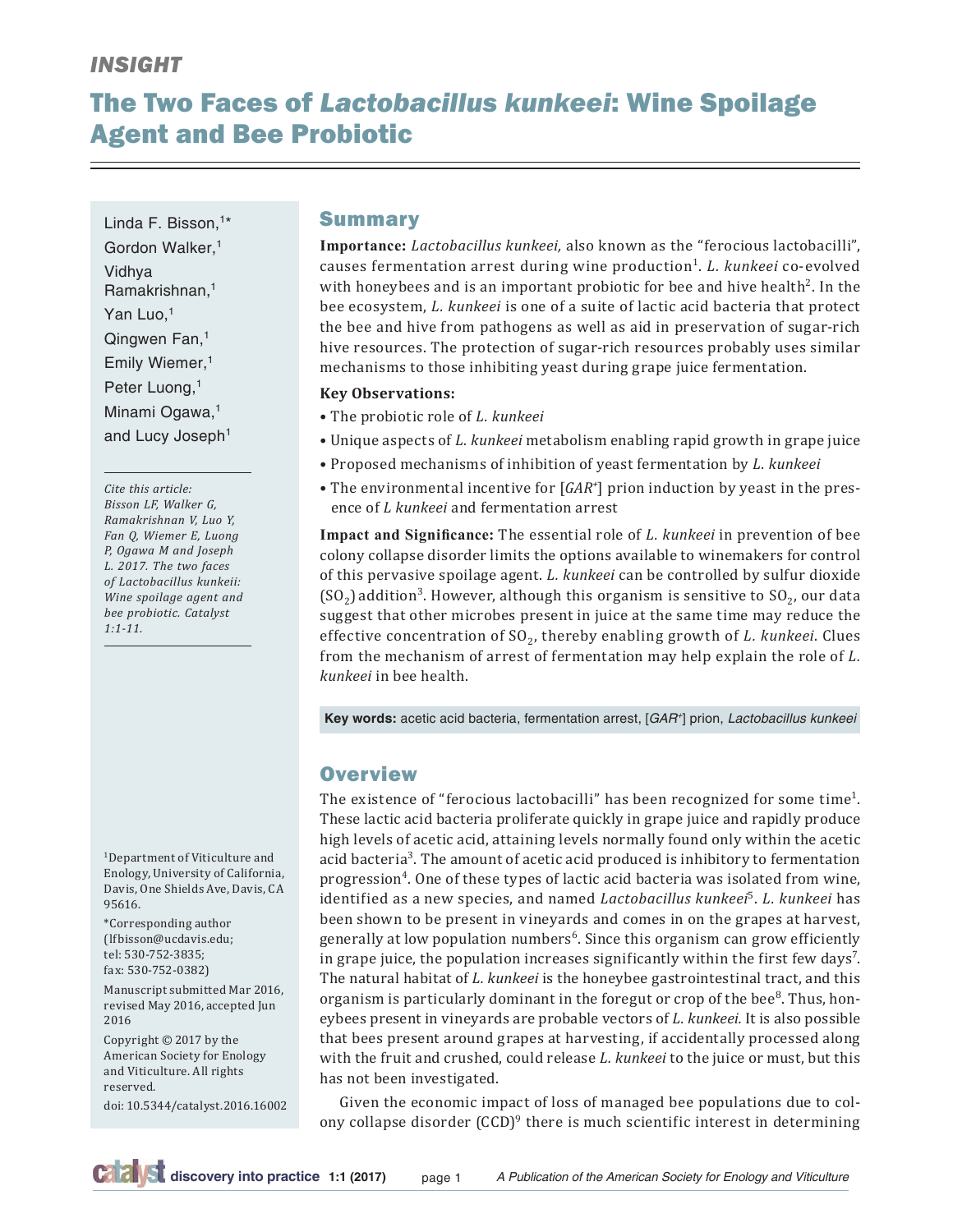the mechanisms by which honeybees normally resist pathogen invasion and hive decline. The cause of the widespread CCD phenomenon is not known precisely, but factors that have been implicated include transport stress, hive accumulation of agrochemicals, presence of mites, presence of pathogens, and lack of resistance or immunity toward those pathogens $10$ . Analysis of the honeybee microbiome revealed a highly-conserved population of largely lactic acid bacteria<sup>11</sup>. The same profile of bee-associated microbes was found in bees worldwide and across bee species, suggesting an early co-evolution of honeybees and these bacterial symbionts<sup>11</sup>. Approaches to forestall collapse of hives such as use of antibiotics against larval pathogens have been met with limited success $^{12}$ .

Subsequent research has shown that the community of microorganisms associated with honeybees, hives, and bee products plays an important role in minimizing or inhibiting the growth of deleterious microbes both within the bee and in hive food sources<sup>13</sup>. The failure of antimicrobial agents targeting bee pathogens to stabilize hives against CCD is likely due to the simultaneous inhibition of beneficial microbes. Thirteen microbial species or subtypes are commonly found associated with healthy hives<sup>14</sup>. *L. kunkeei* is the dominant species commonly isolated across these analyses. Each of these 13 organisms has been evaluated for their ability to inhibit the growth of bee pathogens, as well as environmental organisms including yeast, that could easily use hive food sources as growth substrates<sup>15</sup>. The greatest levels of inhibition of target bacteria or yeast are seen when a combination of these organisms are present, suggesting that the bacteria collectively possess a broad array of inhibitory characteristics16. When tested individually, *L. kunkeei* emerged as one of the most inhibitory members of the consortium, particularly toward yeast $17$ . In one study that evaluated inhibition of flower and pollen residents including yeast and fungi, *L. kunkeei* was able to inhibit the growth of both the yeasts and fungi tested, as well as many of the bacteria18. Thus, *L. kunkeei* has evolved to play a major role in inhibition of microbial contaminants of bees and bee products, and its ability to inhibit yeast fermentation of grape juice likely uses similar mechanisms.

### **Discoveries**

**The probiotic role of** *L. kunkeei***.** It is now generally believed that a primary hive defense against pathogens and bee food spoilage is the creation and maintenance of an actively inhibitory community of microorganisms<sup>19</sup>. These microbes enhance the innate immune system of the bee and in combination have the capacity to inhibit the growth of a variety of pathogenic and non-pathogenic organisms. The foraging lifestyle and communal hive habitation characteristics of bees means that potentially deleterious environmental microbes will constantly be introduced to the hive. The role of lactic acid bacteria symbionts in the defense against these detrimental organisms and the pivotal role played by *L. kunkeei* has only recently become appreciated<sup>20</sup>.

*L. kunkeei* is found in adult bees and throughout the hive, present in larvae and in larval food or beebread. It is the dominant organism in the crop or foregut where the nectar is stored in the bee for delivery to the hive21. This population of *L. kunkeei* plays a critical role from the onset of bee feeding in protection of sugar-rich nutrient sources. One of the pathogens that can lead to colony collapse is *Paenibacillus larvae*, which infects bee larvae leading to a high mortality of the larvae<sup>22</sup>. *P. larvae* is found in hives not undergoing  $CCD<sup>23</sup>$ , suggesting that its proliferation and ability to cause disease is kept in check in the hive. In addition, *P. larvae* can form resistant spores, making it challenging to control using chemical agents compatible with bee hive biota24. *L. kunkeei* has been shown to directly protect larvae from *P. larvae* in feeding studies, as well as from other pathogens when present in the hive and in hive food sources, and is now recommended to be used in commercial bee foods<sup>25</sup>. Thus, the presence of *L. kunkeei* and other bacteria within the hive comprise a natural biocontrol system.

Researchers have investigated the factors responsible for the broad-spectrum inhibition of other microbial species by *L kunkeei*. One important factor is its ability to rapidly produce high levels of acetic and lactic acid which, in combination with formic acid produced by hive resident bifidobacteria, create a high acid/low pH environment<sup>26</sup>. In addition, *L. kunkeei* and other resident microorganisms make a host of other inhibitory substances<sup>27</sup>. Fatty acids known to be inhibitory to *Saccharomyces* are also released by *L. kunkeei* <sup>27</sup>. Inhibitory peptides or proteins are also made as protease treatment of *L. kunkeei* spent medium reduces, and in some cases, eliminates inhibition of some sensitive bacteria<sup>28</sup>. The array of inhibitory compounds produced by *L. kunkeei* in natural bee habitats may also be responsible for the inhibition of yeast fermentation.

**Unique aspects of** *L. kunkeei* **metabolism enabling rapid growth in grape juice.** *L. kunkeei* is a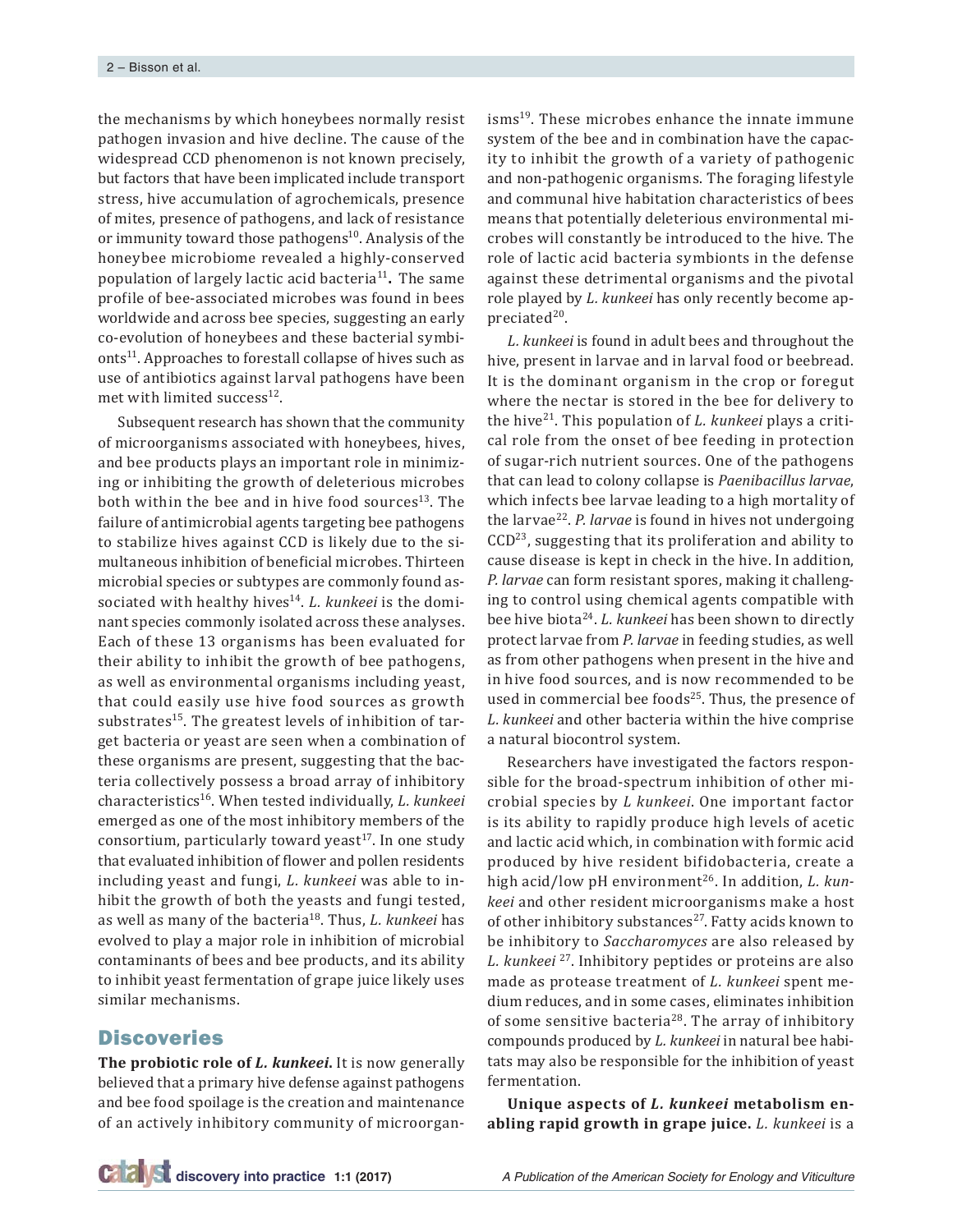heterofermentative lactic acid bacterium, meaning that it belongs to the group of lactic acid bacteria that produce acetic acid, ethanol, and lactate as end products of hexose metabolism<sup>29</sup>. This mode of metabolism yields energy when lactic or acetic acid are made, but not when ethanol is produced (Figure 1). Ethanol is formed solely to regenerate oxidized cofactors. During metabolism, the cofactor NAD<sup>+</sup> is reduced to NADH.



**Figure 1** Diagram of the pathway for heterolactic fermentation of fructose by lactic acid bacteria. **A:** the end products of the pathway are lactic acid, acetic acid, ethanol, and  $CO<sub>2</sub>$ . Energy (ATP) is made in the conversion of glyceraldehyde-3-phosphate to lactate and in the conversion of acetylphosphate to acetic acid. The reduction of acetylphosphate to ethanol regenerates NAD+ from NADH, but is not energy generating. **B:** fructophilic lactic acid bacteria produce greatly reduced levels of ethanol and instead use the conversion of fructose to its alcohol form mannitol to regenerate NAD+.

NAD<sup>+</sup> must be regenerated to sustain carbohydrate metabolism. The production of ethanol is a common biological strategy for the regeneration of NAD<sup>+</sup> from its reduced form NADH via the transfer of an electron from the cofactor to acetaldehyde forming ethanol. Molecular oxygen can also be used to regenerate NAD<sup>+</sup>, and many heterofermentative lactic acid bacteria will produce high levels of acetic acid and little to no ethanol in the presence of oxygen.

*L. kunkeei* uses a different mechanism to regenerate NAD<sup>+</sup>. Analyses of end products formed from sugars showed that *L. kunkeei* produces more acetic acid and less ethanol than is typical for heterofermentative lactic acid bacteria under anaerobic conditions, but also produced high levels of mannitol when fructose is available30. The formation of mannitol from fructose regenerates NAD<sup>+</sup>, enabling metabolism to continue. *L. kunkeei* is categorized as "fructophilic", meaning that it prefers to utilize fructose over glucose and can do so quickly30. Growth of *L. kunkeei* on glucose requires a co-substrate such as pyruvate perhaps because of the loss of ability to regenerate cofactors via ethanol production30. *L. kunkeei* has evolved to use fructose itself as the agent for regeneration of cofactors, thus explaining its preference for fructose and the formation of mannitol (Figure 1B). Fructose is directly reduced to its alcohol, mannitol, in an equimolar ratio to the consumption of fructose for energy $30$ . Thus, growing on fructose in the absence of oxygen, *L. kunkeei* can produce energy levels equivalent to those of the other heterofermentative lactic acid bacteria growing in the presence of oxygen. This bacterium can grow rapidly in juice simply because of the high fructose content. Because nectar and honey are high in fructose, *L kunkeei* likely evolved this specialized mode of metabolism as a bee symbiont. However, the initial isolate and strain type of *L. kunkeei* from wine showed a reduced ability to use fructose for cofactor regeneration $31$ .

Although found primarily associated with bees, *L. kunkeei* has also been isolated from a variety of sources in nature visited by bees<sup>32</sup>. It was the most dominant fructophilic lactic acid bacterium isolated in a survey of fruits and flowers, and strain differences were observed among the isolates. These findings suggest that there is routine exchange of *L. kunkeei* between bees and the surfaces they visit. The observations of *L. kunkeei* on the surfaces of grapes in vineyards is consistent with the primary source and vector of this organism being honeybees.

**Proposed mechanisms of inhibition of yeast fermentation by L. kunkeei.** Although the existence of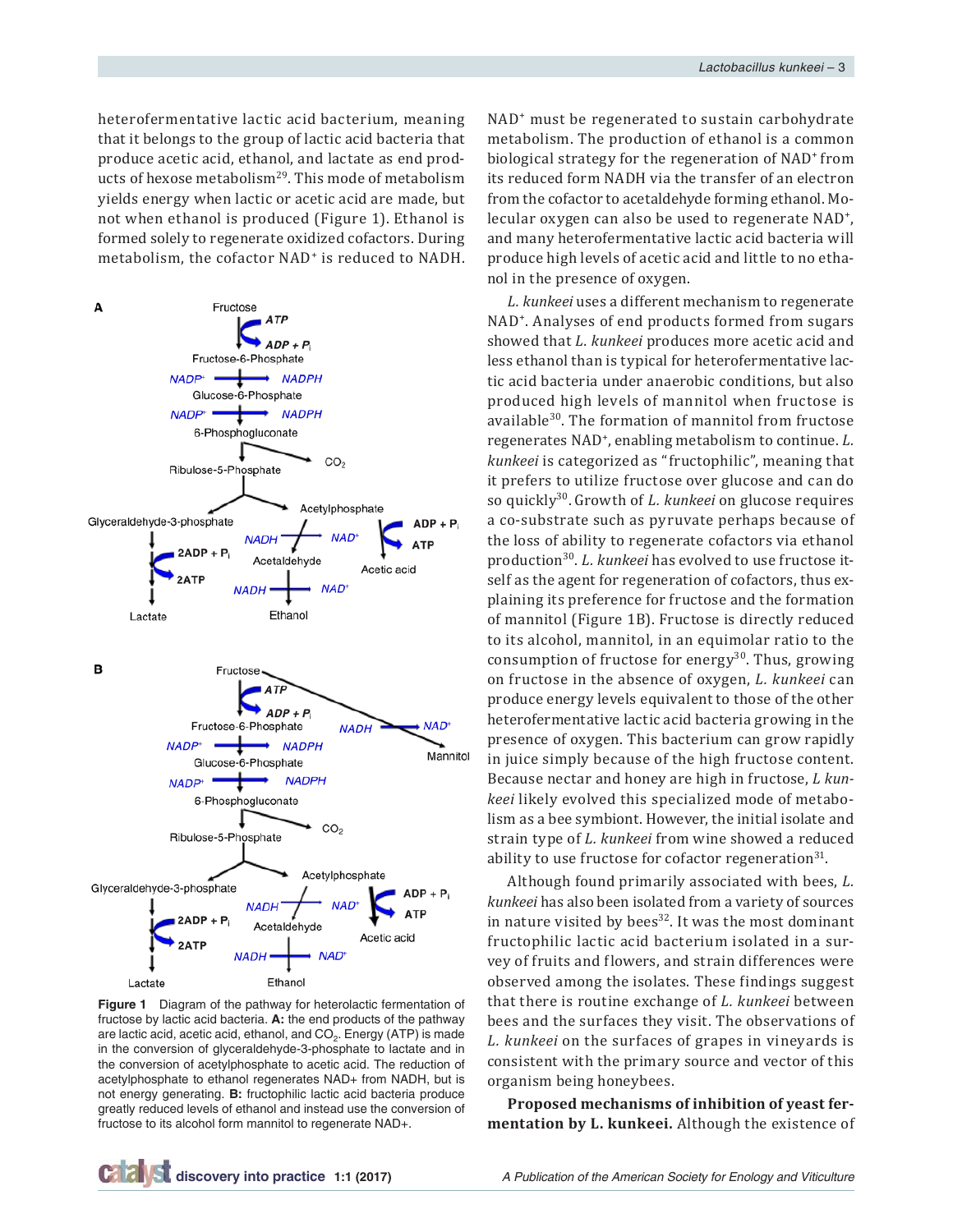"ferocious lactobacilli" had been known for decades, these organisms were challenging to isolate and study<sup>3</sup>. Edwards and colleagues succeeded in isolating an inhibitory lactic acid bacterium from stuck and sluggish wines $33$  and subsequently identified it as a new species that they named *L. kunkeei*<sup>34</sup>. *L. kunkeei* is able to grow quickly in juice when populations are not kept in check by low pH and use of  $SO_2^3$ . Because acetic acid is known to be inhibitory to *Saccharomyces*35, the high level of production of acetic acid by *L. kunkeei* was thought to be the reason for the arrest of fermentation during wine production36. *L. kunkeei* can produce 4 to 5 g/L of acetic acid when inoculated into juice<sup>36</sup>. When fermentations were dosed daily with acetic acid to mimic the conditions of production during co-cultivation with *L. kunkeei*, the level of inhibition of fermentation depended upon the strain used and the starting sugar level<sup>36</sup>. Although acetic acid additions can mimic arrest of fermentation, the kinetics and extent of arrest did not completely match that seen with *L. kunkeei*. Mannitolproducing heterofermentative lactic acid bacteria also produce n-propanol and 2-butanol<sup>37</sup>, and these substances may also be inhibitory perhaps especially in combination with the high acidity.

The effect of acetic acid on fermentation progression has been investigated and the mechanism of inhibition of fermentation established<sup>38</sup>. The impact of acetic acid is more severe if the exposure to the acid occurs during the growth phase of the yeast<sup>39</sup>. Acetic acid also acts synergistically with ethanol, meaning that fermentation arrest occurs only after a high level of ethanol has developed in the medium<sup>38</sup>. The explanation for this effect is that acetic acid is transported into the cell in a protonated or neutral (uncharged) form, but soon loses a proton within the yeast cell, thus acidifying the cytoplasm<sup>38</sup>. The presence of ethanol increases passive proton entry into the cell. The pH of the cytoplasm is maintained via the action of the plasma membrane ATPase or proton pump. As fermentation progresses and higher levels of ethanol are present in the environment, the cell struggles to maintain cellular pH homeostasis in the presence of acetic acid because the capacity of the pump to remove protons becomes saturated. Consequently, fermentation is arrested. Acetic acid, which may have been produced in the juice prior to fermentation, thus does not display an inhibitory effect until the latter stages of fermentation when ethanol is present in high concentration and the capacity of the proton pump becomes saturated. Although protonated or undissociated acetic acid would be present in higher concentrations at lower pH, at higher pH, the membrane is more permeable to undissociated acids, leading to a greater level of inhibition at higher pH values $40$ . Thus, the presence of acetic acid reduces the maximum ethanol tolerance level of the yeast.

Acetic acid also impacts growth of the cells, decreasing specific growth rate and biomass formation<sup>41</sup>. A 20% reduction in biomass occurred when 1 g/L acetic acid was present at the onset of fermentation <sup>39</sup>. Fermentation rates were inhibited by 80% when 7.5 g/L of acetic acid was present $39$ . The impact of acetic acid is pH and strain dependent, with some *Saccharomyces* strains more sensitive to inhibition than others<sup>36</sup>. The presence of *L. kunkeei* in juice and ability to rapidly utilize fructose and produce acetic acid can account for the subsequent inhibition of fermentation. However, because the level of inhibition seen with acetic acid addition does not match that seen with *L. kunkeei*, it is likely that other mechanisms for the reduction in fermentation rate exist.

*L. kunkeei* is sensitive to SO<sub>2</sub> and should be controllable by appropriate use of this antimicrobial agent. However, in our analyses of arrested fermentations in the 2013, 2014, and 2015 California vintages, we noticed a common microbial profile among problematic wines. Juice microbial profiling data generated by commercial laboratories showed low numbers of *L. kunkeei* in the original juice, but the wines also contained high levels of acetic acid bacteria, which we subsequently identified as *Gluconobacter oxydans*, *G. cerinus*, and *Acetobacter pasteurianus*. These three species of acetic acid bacteria when growing in juices make several oxidation products from glucose and fructose that form adjuncts with  $SO_2$ , reducing its effective concentration $42$ . We confirmed the ability of the acetic acid bacteria that we isolated from these arrested fermentations to tolerate typical usage levels of  $SO_2$ , presumably via their well-known ability to produce compounds that will bind to  $SO_2^{43}$ . These bacteria are present in higher numbers in late harvest fruit and when higher incidence of rot is present in vineyards $44$ , and levels may increase during winemaking operations such as cold soaks<sup>45</sup>. Thus, the combination of acetic acid bacteria and *L. kunkeei* is likely responsible for the appearance of the arrested fermentations. The titering out of added  $SO<sub>2</sub>$  by the metabolic end products of the acetic acid bacteria enables rapid growth of *L. kunkeei* in the juice and subsequent inhibition of fermentation.

**The environmental incentive for [***GAR+***] prion induction by yeast in the presence of** *L. kunkeei* **and fermentation arrest.** We discovered that many wine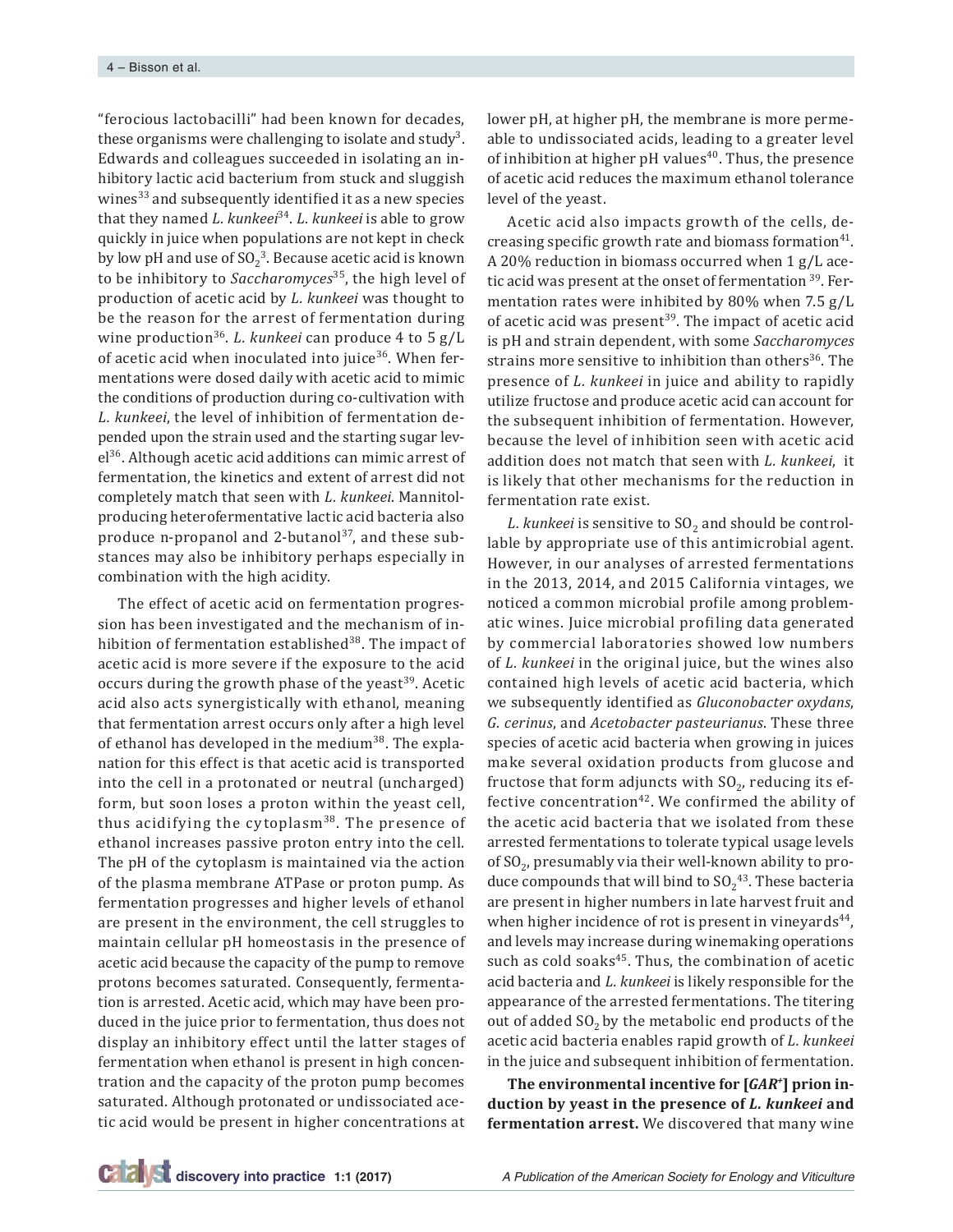spoilage bacteria that lead to the inhibition of fermentation can fundamentally alter the metabolic state of Saccharomyces through the induction of prions<sup>46</sup>. The term "prion" is used to describe a biological situation in which the conformational form of a protein or protein complex is heritable, meaning that subsequent progeny will express the phenotype (Figure  $2)^{47}$ . The central dogma states that phenotypes or the traits of organisms are due to the combined action of proteins that are encoded by the DNA. The presence or absence of the trait is directly correlated with the presence or absence of the required protein activities, which, in turn, is directly correlated with the presence of the gene in the genome.

In some cases, however, a protein can exist in more than one conformational state and these different states lead to different expressed traits or phenotypes within the cell. In this case, there is only one gene, but the protein product of that gene can lead to different traits depending upon its conformation within the cytoplasm. Under some circumstances, the conformational state of the protein can be inherited by progeny cells. When this occurs, the mode of inheritance is called a prion or prion-like mechanism<sup>48</sup>. The existence of prion-like modes of inheritance of phenotypic traits enables the population to sample a phenotype before making the commitment to a mutational change in the genome<sup>49</sup>.



**Figure 2** The mechanism of protein-based inheritance. The central dogma of DNA makes RNA makes protein is presented with cellular traits or phenotypes due to the expression of specific proteins. In the case of a prion, a protein may exist in more than one conformational state or form with each form conferring a different trait or phenotype. The conformation is dictated by proteins called chaperones that fold the target proteins in specific ways. Prions are distinguished by having a conformation that is dominant in hybrid cells and that is inherited by progeny cells; progeny cells do not display the other wild-type (WT) phenotype or protein conformation unless "cured" of the prion.

The [*GAR+* ] prion alters the ability of the yeast cells to exclusively consume the hexose sugars glucose and fructose<sup>50</sup>. This prion alters the binding properties of regulatory proteins that normally suppress growth on other substrates in the presence of glucose and that target metabolism for the exclusive use of hexose sugars. In the prion conformation, cells can use substrates in addition to hexoses, and the inhibition of use of those compounds by glucose is eliminated.

Our data show that *L. kunkeei* can induce the formation of the [*GAR+* ] prion in wine strains of *Saccharomyces* under winemaking conditions. We inoculated a Chardonnay juice with a low population size of *L. kunkeei* in the absence of  $SO<sub>2</sub>$  and obtained an arrested fermentation. We then plated the surviving yeast to determine if the prion had been induced. We also evaluated the level of induction across the yeast population. Roughly 40% of the yeast isolated were [*GAR+* ], showing that the presence of *L. kunkeei* during fermentation can lead to prion induction $50$ . We have also isolated yeasts displaying the [*GAR+* ] phenotype from commercial wines that have arrested fermentation again at frequencies less than 100% within the viable yeast population<sup>51</sup>. Thus, this prion is induced during grape juice fermentation and higher percentages of [*GAR+* ] yeasts can be found in wines arrested due to the presence of inhibitory bacteria.

Induction of the [*GAR+* ] prion leads to several metabolic changes in the yeast cells. The consumption of glucose and fructose is reduced, simultaneous use of other carbon sources such as galactose is enabled, cell surface composition (both plasma membrane and cell wall) is altered, transport and other cell membrane functions are altered, higher levels of amino acids are released by the cells, and cell viability is enhanced $52$ . The yeast consume oxygen at lower rates, which is of benefit to bacteria, and the release of higher levels of amino acids is also advantageous to bacteria.

Why have the yeast evolved to respond to the presence of bacteria in this way? Clearly enhanced viability in the presence of inhibitory levels of acetic acid is beneficial to the survival of the yeast, but the levels of acetic acid produced are usually below a toxic level in the absence of ethanol. What is the benefit of use of alternative carbon sources in the presence of high concentrations of glucose and fructose? The answer to this question may be associated with the high mannitol production of *L. kunkeei*. Most strains of *Saccharomyces* can use mannitol as a carbon and energy source, but only in the presence of other substrates<sup>53</sup>. The utilization of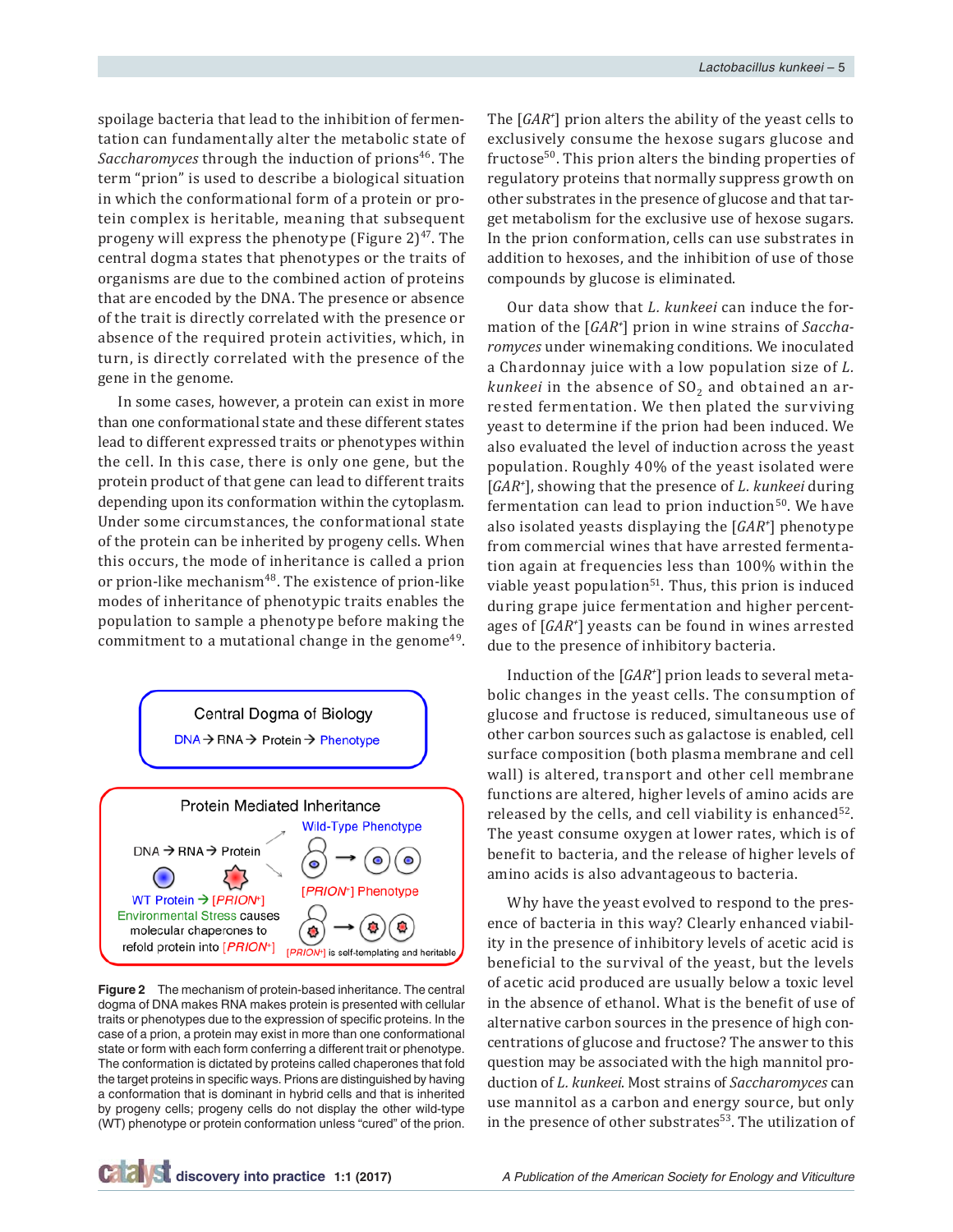mannitol necessitates the re-oxidation of mannitol to fructose. The enzyme mannitol dehydrogenase uses NAD<sup>+</sup> to convert mannitol back to fructose<sup>53</sup> and in the process NADH is produced. Similar to the process outlined in Figure 1, this NADH must be reoxidized to NAD<sup>+</sup> for use of mannitol to continue within the cell, meaning that another substrate must be reduced so that metabolism can continue. The level of production of mannitol by *L. kunkeei* is noteworthy and 1 mole of mannitol is produced per mole of fructose catabolized for energy by the bacterium<sup>54</sup>. Based on analysis of acetic acid levels in juice, there may be on the order of 10 to 15 g/L or more of mannitol formed during the rapid growth phase of *L. kunkeei*<sup>55</sup>. Because mannitol transport occurs via the same transporters for glucose and fructose and is competitive with uptake of those substrates<sup>56</sup>, the cells may have no choice but to also co-metabolize the environmental mannitol.

To test this idea, we evaluated the ability of [*gar-* ] and [*GAR+* ] cells to utilize mannitol in rich medium conditions (Figure 3). The [*GAR+* ] cells efficiently utilized the mannitol in the medium. Thus, the yeast rationale for inducing the [*GAR+* ] prion might be to manage usage of a mixed substrate environment. This metabolic change has other consequences for the cells in terms of reduction of fermentative capacity for sugar substrates, but likely helps the cell maintain cofactor balances and to continue metabolism at a reduced level rather than shut down metabolism completely.

In addition, the commercial strain EC1118 was shown to catabolize mannitol during Sauvignon blanc fermentation, but this was observed only in a single vintage<sup>57</sup>. In other vintages, the authors noted that mannitol instead appeared to be made by the yeast. Mannitol can also be made by plants directly from photosynthesis and its production is thought to be associated with stress to the plants. Infection of grapevines by *Uncinula necator*, the causative agent of powdery mil-

Growth of [GAR+] and gar-strains of UCD932 on mannitol in the presence of glucosamine (0.05%)



**Figure 3** Strains carrying the [*GAR+*] prion are able to use mannitol as compared to their [gar] controls. Cells of UCD932 induced (UCD932 [*GAR+*]) or not induced (UCD932*gar*) for the prion were plated on rich medium (yeast extract peptone) in the presence of glucosamine (0.05%) with mannitol (2%) as the sole carbon and energy source. Samples were processed as described in reference 45.

dew, resulted in mannitol being produced in the leaves from photosynthesis $58$ . Thus, mannitol exists in the fermentation environment, will be a competitive inhibitor of glucose and fructose uptake, and, if not consumed, may negatively impact yeast metabolism, because accumulation of mannitol has been shown to be inhibitory to fermentation<sup>59</sup>. Mannitol is synthesized by yeast and fungi as a protectant against oxidative damage, and when taken up by cells, associates with cell components in a form that is not readily extractable<sup>60</sup>.

The biological impetus for induction of the [*GAR+* ] prion may be to metabolize an alternative substrate present in the fermentation. This adaptation to the presence of mixed substrates that can enter the cell via the glucose/fructose transporter system may also explain why only a fraction of the population induces the prion during fermentation. As the prion is induced and cells consume an alternative substrate such as mannitol, the levels of that alternative substrate in the fermentation will drop. This decrease of alternative substrate upon induction of the prion likely limits the fraction of the population that will eventually induce the prion based upon starting levels of the mixed substrates. This strategy assures a heterogeneous population of *Saccharomyces* with the level of [*GAR*<sup>+</sup> ] induction tailored to the level of the bacteria present and the synthesis of the alternative substrate.

We have also observed that induction of the [*GAR+* ] prion leads to sustained viability of the yeast cells in the fermentation $61$ . The changes in cell surface composition that accompany induction of the prion make the cell more resistant to the accumulation of toxic substances during the fermentation, thereby assuring survival of a subset of the population if environmental stress remains unabated.

#### **Outcomes**

The ability of *L. kunkeei* to lead to arrest of wine fermentations and the importance of this organism in bee and bee colony health are well established. Researchers have proposed enhancing the antimicrobial activity of *L. kunkeei* to combat CCD<sup>62</sup>. Such efforts could prove disastrous to the wine industry because modified strains will be vectored by bees to vineyards. The creation of super strains of yeast able to resist bacterial arrest has been proposed for the wine industry<sup>63</sup>. This could be equally as devastating to agricultural industries reliant on bees for pollination. Likewise, the grape industry should reconsider use of any chemical agents that would negatively impact hive health. The discovery of the mechanisms by which *L. kunkeei*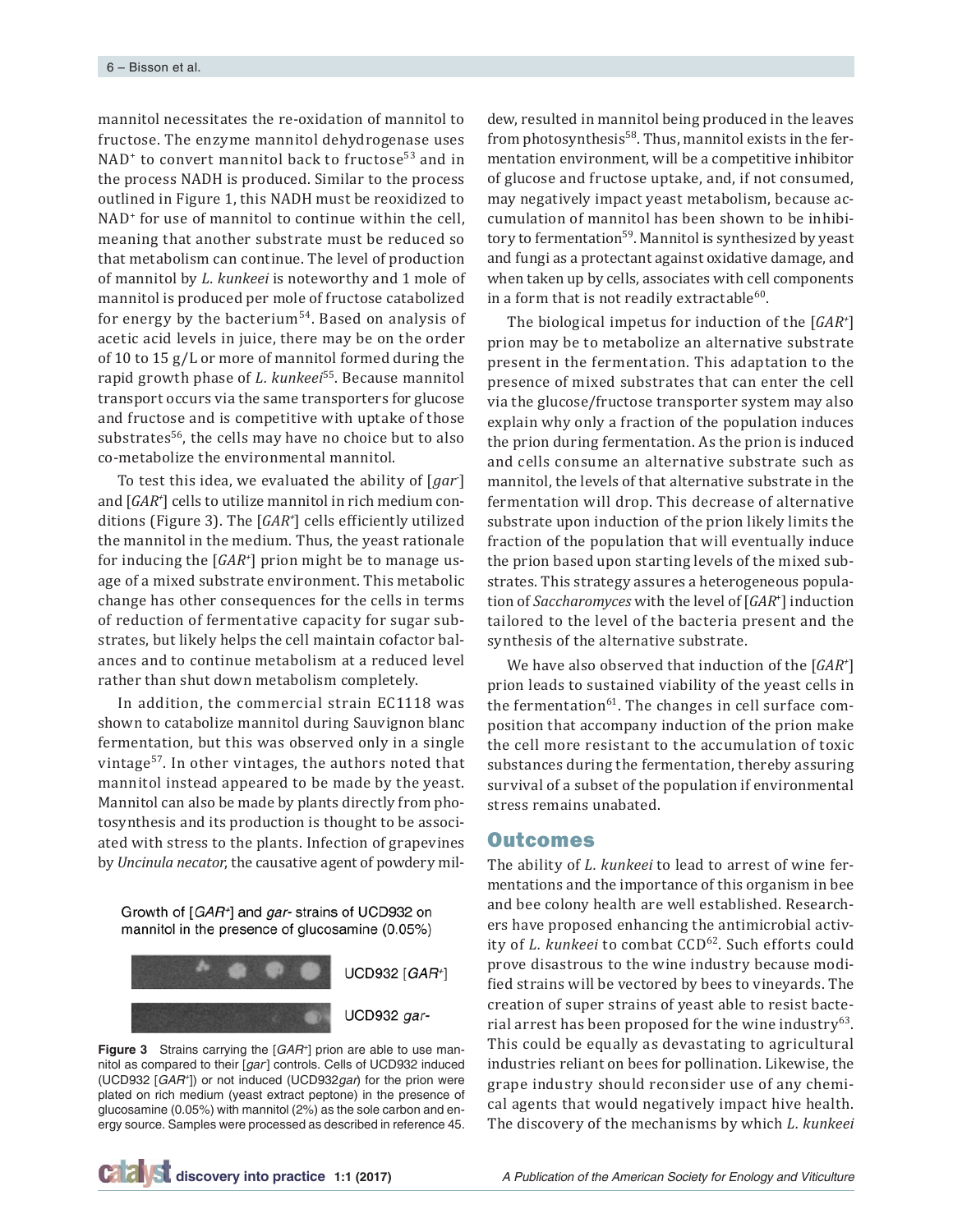inhibits yeast fermentation may enable other more sustainable practices for control of this organism within the winery.  $L$ . kunkeei can be controlled by use of  $SO<sub>2</sub>$ at crush, but the utility of  $SO<sub>2</sub>$  is dependent upon the pH of the juice and the presence of other microorganisms that produce  $SO_2$ -binding compounds. Members of the acetic acid bacteria are prodigious producers of metabolites that reduce the concentration of the free form of  $SO<sub>2</sub>$ , and we have found these organisms in conjunction with *L. kunkeei* in arrested fermentations. Higher than typical levels of  $SO<sub>2</sub>$  may need to be added in these circumstances. While *L. kunkeei* is vectored by bees, the acetic acid bacteria appear to be increasing due to the practice of late harvest and the incidence of rot in the vineyard, both of which are independent of bee vectoring. Cluster sorting at crush to reduce the numbers of acetic acid bacteria may also be of benefit. However, no solution should be considered that runs the risk of negatively impacting bee and hive health.

**Acknowledgments:** The research presented in this article was funded by the American Vineyard Foundation and by the Paul Monk Scholarship of Lallemand Inc. The authors also thank our winery cooperators for samples of arrested wine and for sharing microbial profiling data.

# References and Footnotes

- 1. Boulton RB, Singleton VL, Bisson LF and Kunkee RE. 1996. Principles and Practices of Winemaking. Chapman & Hall, New York; Edwards CG, Haag KM, Collins MD, Hutson RA and Huang YC. 1998. *Lactobacillus kunkeei* sp. nov.: A spoilage organism associated with grape juice fermentations. J Appl Microbiol 84:698-702; Edwards CG, Reynolds AC, Rodriguez AV, Semon, MJ and Mills JM. 1999. Implication of acetic acid in the induction of slow/stuck grape juice fermentation and inhibition of yeast by *Lactobacillu*s sp. Am J Enol Vitic 50:204-210.
- 2. Vásquez A, Forsgren E, Fries I, Paxton RJ, Flaberg E, Szekely L and Olofsson TC. 2012. Symbionts as major modulators of insect health: lactic acid bacteria and honeybees. PLoS ONE 7:e33188. doi:10.1371/journal.pone.0033188; Anderson KE, Sheehan TH, Mott BM, Maes P, Snyder L, Schwan MR, Walton A, Jones BM and Corby-Harris V. 2013. Microbial ecology of the hive and pollination landscape: Bacterial associates from floral nectar, the alimentary tract and stored food of honey bees (*Apis mellifera*). PLoS ONE 8: e83125. doi:10.1371/journal.pone.0083125; Corby-Harris V, Maes P and Anderson KE. 2014. The bacterial communities associated with honey bee (*Apis mellifera*) foragers. PLoS ONE 9:e95056. doi:10.1371/journal.pone.0095056; Olofsson TC, Butler È, Markowicz P, Lindholm C, Larsson L and Vásquez A. 2014. Lactic acid bacterial symbionts in honeybees – an unknown key to honey's antimicrobial and therapeutic activities. Int Wound J doi: 10.1111/iwj.12345; Moran NA. 2015. Genomics of the honey bee microbiome. Curr Opinion Insct Sci 10:22-28.
- 3. Huang YC, Edwards CG, Peterson JC and Haag KM. 1996. Relationship between sluggish fermentations of grape juice and the antagonism of yeast by lactic acid bacteria. Am J Enol Vitic 47:1-10; Osborne JP and Edwards CG. 2005. Bacteria important during winemaking. Adv Food Nutr Res 50:139-177.
- 4. Huang YC, Edwards CG, Peterson JC and Haag KM. 1996. Relationship between sluggish fermentations of grape juice and the antagonism of yeast by lactic acid bacteria. Am J Enol Vitic 47:1-10; Edwards CG, Reynolds AC, Rodriguez AV, Semon, MJ and Mills JM. 1999. Implication of acetic acid in the induction of slow/stuck grape juice fermentation and inhibition of yeast by *Lactobacillu*s sp. Am J Enol Vitic 50:204-210.
- 5. Edwards CG, Haag KM, Collins MD, Hutson RA and Huang YC. 1998. *Lactobacillus kunkeei* sp. nov.: a spoilage organism associated with grape juice fermentations. J Appl Microbiol 84:698-702.
- 6. Bae S, Fleet GH and Heard GM. 2006. Lactic acid bacteria associated with wine grapes from several Australian vineyards. J Appl Microbiol 100:712-727.
- 7. Boulton RB, Singleton VL, Bisson LF and Kunkee RE. 1996. Principles and Practices of Winemaking. Chapman & Hall, New York; Edwards CG, Reynolds AC, Rodriguez AV, Semon, MJ and Mills JM. 1999. Implication of acetic acid in the induction of slow/stuck grape juice fermentation and inhibition of yeast by *Lactobacillu*s sp. Am J Enol Vitic 50: 204-210; Osborne JP and Edwards CG. 2005. Bacteria important during winemaking. Adv Food Nutr Res 50:139-177; Bae S, Fleet GH and Heard GM. 2006. Lactic acid bacteria associated with wine grapes from several Australian vineyards. J Appl Micriobiol 100:712-727.
- 8. Tajabadi N, Mardan M, Manap MYA, Shuhuimi M, Meimandipour A and Nateghi L. 2011. Detection and identification of *Lactobacillus* bacteria found in the honey stomach of the giant honeybee *Apis dorsata*. Apidologie 42:642-649; Anderson KE, Sheehan TH, Mott BM, Maes P, Snyder L, Schwan MR, Walton A, Jones BM and Corby-Harris V. 2013. Microbial ecology of the hive and pollination landscape: Bacterial associates from floral nectar, the alimentary tract and stored food of honey bees (*Apis mellifera*). PLoS ONE 8:e83125. doi:10.1371/journal.pone.0083125; Moran NA. 2015. Genomics of the honey bee microbiome. Curr Opinion Insct Sci 10:22-28; Tamarit D, Ellegaard KM, Wikander J, Olofsson T, Vásquez A and Andersson SGE. 2015. Functionally structured genome in *Lactobacillus kunkeei* colonizing the honey crop and food products of honeybees and stingless bees. Genome Biol Evol 7:1455-1463.
- 9. Olofsson TC and Vásquez A. 2008. Detection and identification of a novel lactic acid bacterial flora within the honey stomach of the honeybee *Apis mellifera*. Curr Microbiol 57:356-363; Anderson KE, Sheehan TH, Eckholm BJ, Mott BM and DeGrandi-Hoffman G. 2011. An emerging paradigm of colony health: microbial balance of the honey bee and hive. Insect Soc 58:431-444; Wu M, Sugimura Y, Taylor D and Yoshiyama M. 2013. Honeybee gastrointestinal bacteria for novel and sustainable disease control strategies. J Devel Sust Agric 8:85-90; Yoshiyama M, Wu M, Sugimura Y, Takaya N, Kimoto-Nira H and Suzuki C. 2013. Inhibition of *Paenibacillus larvae* by lactic acid bacteria isolated from fermented materials. J Invert Pathol 112:62-67; Moran

**discovery into practice 1:1 (2017)** *A Publication of the American Society for Enology and Viticulture*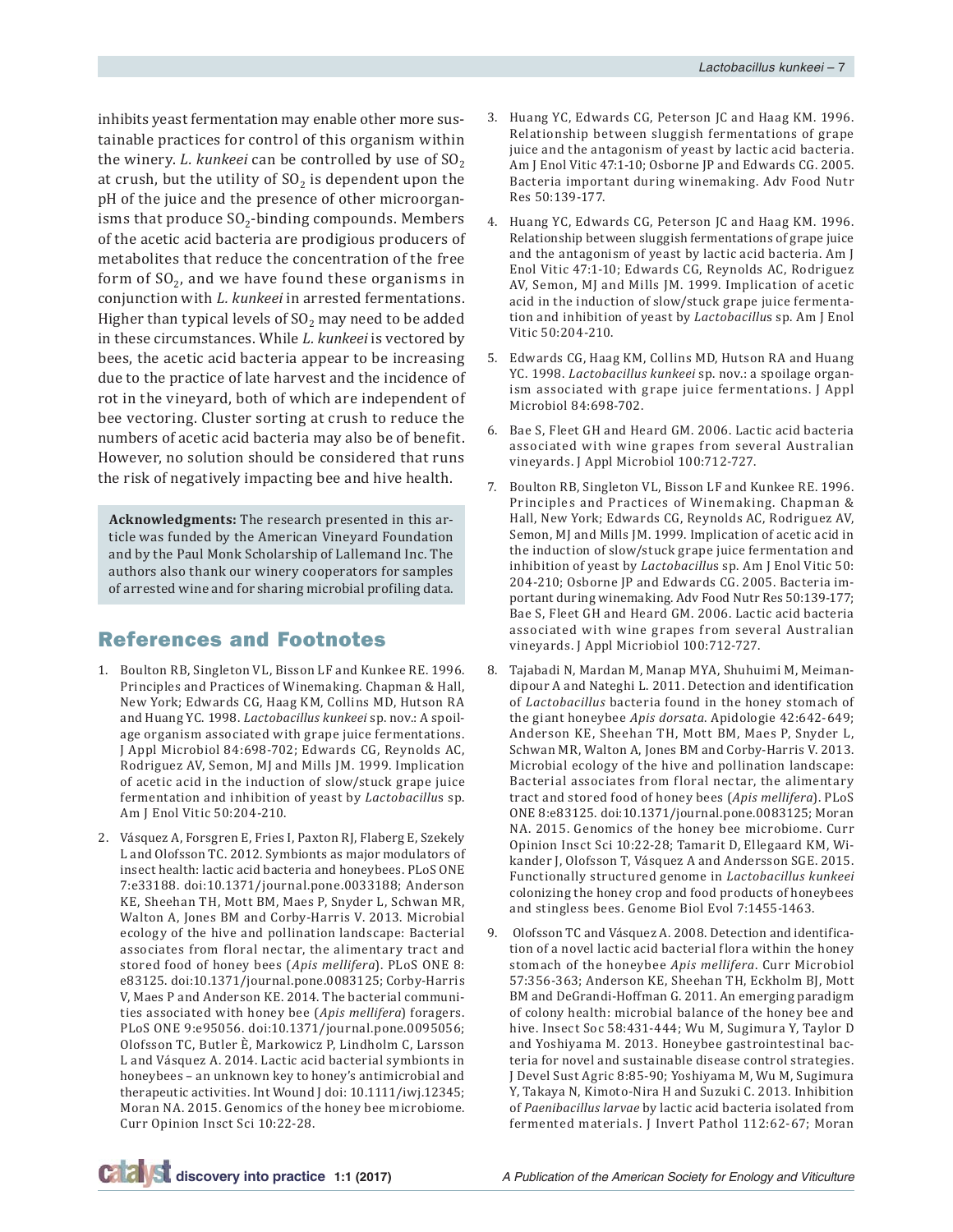NA. 2015. Genomics of the honey bee microbiome. Curr Opinion Ins Sci 10:22-28.

- 10. Watanabe ME. 2008. Colony collapse disorder: many suspects, no smoking gun. BioSci 58:384-388; Forsgren E, Olofsson TC, Vásquez A, and Fries I. 2010. Novel lactic acid bacteria inhibiting *Paenibacillus larvae* in honey bee larvae. Apidologie 42:99-108; Mullin CA, Frazier M, Frazier JL, Ashcraft S, Simonds R, vanEngelsdorp D and Pettis JS. 2010. High levels of miticides and agrochemicals in North American apiaries: implications for honey bee health. PLoS ONE 5:e9754. doi:10.1371/journal.pone.0009754; Anderson KE, Sheehan TH, Eckholm BJ, Mott BM and DeGrandi-Hoffman G. 2011. An emerging paradigm of colony health: microbial balance of the honey bee and hive. Insect Soc 58:431-444.
- 11. Olofsson TC and Vásquez A. 2008. Detection and identification of a novel lactic acid bacterial flora within the honey stomach of the honeybee *Apis mellifera*. Curr Microbiol 57:356-363; Ahn JH, Hong IP, Bok JI, Kim BY, Song J and Weon HY. 2012. Pyrosequencing analysis of the bacterial community in the guts of honey bees *Apis cerana* and *Apis mellifera* in Korea. J Microbiol 50:735-745;Tajabadi N, Mardan M, Manap MYA, Shuhuimi M, Meimandipour A and Nateghi L. 2011. Detection and identification of *Lactobacillus* bacteria found in the honey stomach of the giant honeybee *Apis dorsata*. Apidologie 42:642-649; Vásquez A, Forsgren E, Fries I, Paxton RJ, Flaberg E, Szekely L and Olofsson TC. 2012. Symbionts as major modulators of insect health: lactic acid bacteria and honeybees. PLoS ONE 7:e33188. doi:10.1371/journal.pone.0033188; Moran NA. 2015. Genomics of the honey bee microbiome. Curr Opinion Insct Sci 10:22-28; Tamarit D, Ellegaard KM, Wikander J, Olofsson T, Vásquez A and Andersson SGE. 2015. Functionally structured genome in *Lactobacillus kunkeei* colonizing the honey crop and food products of honeybees and stingless bees. Genome Biol Evol 7:1455-1463.
- 12. Anderson KE, Sheehan TH, Eckholm BJ, Mott BM and DeGrandi-Hoffman G. 2011. An emerging paradigm of colony health: microbial balance of the honey bee and hive. Insect Soc 58:431-444.
- 13. Olofsson TC and Vásquez A. 2008. Detection and identification of a novel lactic acid bacterial flora within the honey stomach of the honeybee *Apis mellifera*. Curr Microbiol 57:356-363; Forsgren E, Olofsson TC, Vásquez A, and Fries I. 2010. Novel lactic acid bacteria inhibiting *Paenibacillus larvae* in honey bee larvae. Apidologie 42:99-108; Anderson KE, Sheehan TH, Eckholm BJ, Mott BM and DeGrandi-Hoffman G. 2011. An emerging paradigm of colony health: microbial balance of the honey bee and hive. Insect Soc 58:431-444.
- 14. Anderson KE, Sheehan TH, Eckholm BJ, Mott BM and De-Grandi-Hoffman G. 2011. An emerging paradigm of colony health: microbial balance of the honey bee and hive. Insect Soc 58:431-444; Martinson VG, Danforth BN, Minckley RL, Rueppell O, Tingek S and Moran NA. 2011. A simple and distinctive microbiota associated with honey bees and bumble bee. Molec Ecol 20:619-628; Ahn JH, Hong IP, Bok JI, Kim BY, Song J and Weon HY. 2012. Pyrosequencing analysis of the bacterial community in the guts of honey bees *Apis cerana* and *Apis mellifera* in Korea. J Microbiol 50:735-745; Vásquez A, Forsgren E, Fries I, Paxton RJ, Flaberg E, Szekely

L and Olofsson TC. 2012. Symbionts as major modulators of insect health: lactic acid bacteria and honeybees. PLoS ONE 7:e33188. Butler É, Alsterfjord M, Olofsson TC, Karlsson C, Malmström J and Vásquez A. 2013. Proteins of novel lactic acid bacteria from *Apis mellifera*: an insight into the production of known extra-cellular proteins during microbial stress. BMC Microbiol 13:235; Corby-Harris V, Maes P and Anderson KE. 2014. The bacterial communities associated with honey bee (*Apis mellifera*) foragers. PLoS ONE 9:e95056. doi:10.1371/journal.pone.0095056; Kwong WK, Engel P, Koch H and Moran NA. 2014. Genomics and host specialization of honey bee and bumble bee gut symbionts. Proc Natl Acad Sci USA 111:11509-11514; Olofsson TC, Butler È, Markowicz P, Lindholm C, Larsson L and Vásquez A. 2014. Lactic acid bacterial symbionts in honeybees – an unknown key to honey's antimicrobial and therapeutic activities. Int Wound J doi: 10.1111/iwj.12345; Tamarit D, Ellegaard KM, Wikander J, Olofsson T, Vásquez A and Andersson SGE. 2015. Functionally structured genome in *Lactobacillus kunkeei* colonizing the honey crop and food products of honeybees and stingless bees. Genome Biol Evol 7:1455-1463.

- 15. Olofsson TC and Vásquez A. 2008. Detection and identification of a novel lactic acid bacterial flora within the honey stomach of the honeybee *Apis mellifera*. Curr Microbiol 57:356-363; Forsgren E, Olofsson TC, Vásquez A, and Fries I. 2010. Novel lactic acid bacteria inhibiting *Paenibacillus larvae* in honey bee larvae. Apidologie 42:99-108; Anderson KE, Sheehan TH, Eckholm BJ, Mott BM and DeGrandi-Hoffman G. 2011. An emerging paradigm of colony health: microbial balance of the honey bee and hive. Insect Soc 58:431-444; Butler É, Alsterfjord M, Olofsson TC, Karlsson C, Malmström J and Vásquez A. 2013. Proteins of novel lactic acid bacteria from *Apis mellifera*: an insight into the production of known extra-cellular proteins during microbial stress. BMC Microbiol 13:235; Endo A and Salminen S. 2013. Honeybees and beehives are rich sources for fructophilic lactic acid bacteria. Sys Appl Microbiol 36:444-448; Wu M, Sugimura Y, Taylor D and Yoshiyama M. 2013. Honeybee gastrointestinal bacteria for novel and sustainable disease control strategies. J Devel Sust Agric 8:85-90; Yoshiyama M, Wu M, Sugimura Y, Takaya N, Kimoto-Nira H and Suzuki C. 2013. Inhibition of *Paenibacillus larvae* by lactic acid bacteria isolated from fermented materials. J Invert Pathol 112:62-67; Moran NA. 2015. Genomics of the honey bee microbiome. Curr Opinion Insct Sci 10:22-28.
- 16. Forsgren E, Olofsson TC, Vásquez A, and Fries I. 2010. Novel lactic acid bacteria inhibiting *Paenibacillus larvae* in honey bee larvae. Apidologie 42:99-108; Butler É, Alsterfjord M, Olofsson TC, Karlsson C, Malmström J and Vásquez A. 2013. Proteins of novel lactic acid bacteria from *Apis mellifera*: an insight into the production of known extra-cellular proteins during microbial stress. BMC Microbiol 13:235; Endo A and Salminen S. 2013. Honeybees and beehives are rich sources for fructophilic lactic acid bacteria. Sys Appl Microbiol 36:444-448; Yoshiyama M, Wu M, Sugimura Y, Takaya N, Kimoto-Nira H and Suzuki C. 2013. Inhibition of *Paenibacillus larvae* by lactic acid bacteria isolated from fermented materials. J Invert Pathol 112:62-67.
- 17. Vásquez A, Forsgren E, Fries I, Paxton RJ, Flaberg E, Szekely L and Olofsson TC. 2012. Symbionts as major modulators of insect health: lactic acid bacteria and honeybees.

**discovery into practice 1:1 (2017)** *A Publication of the American Society for Enology and Viticulture*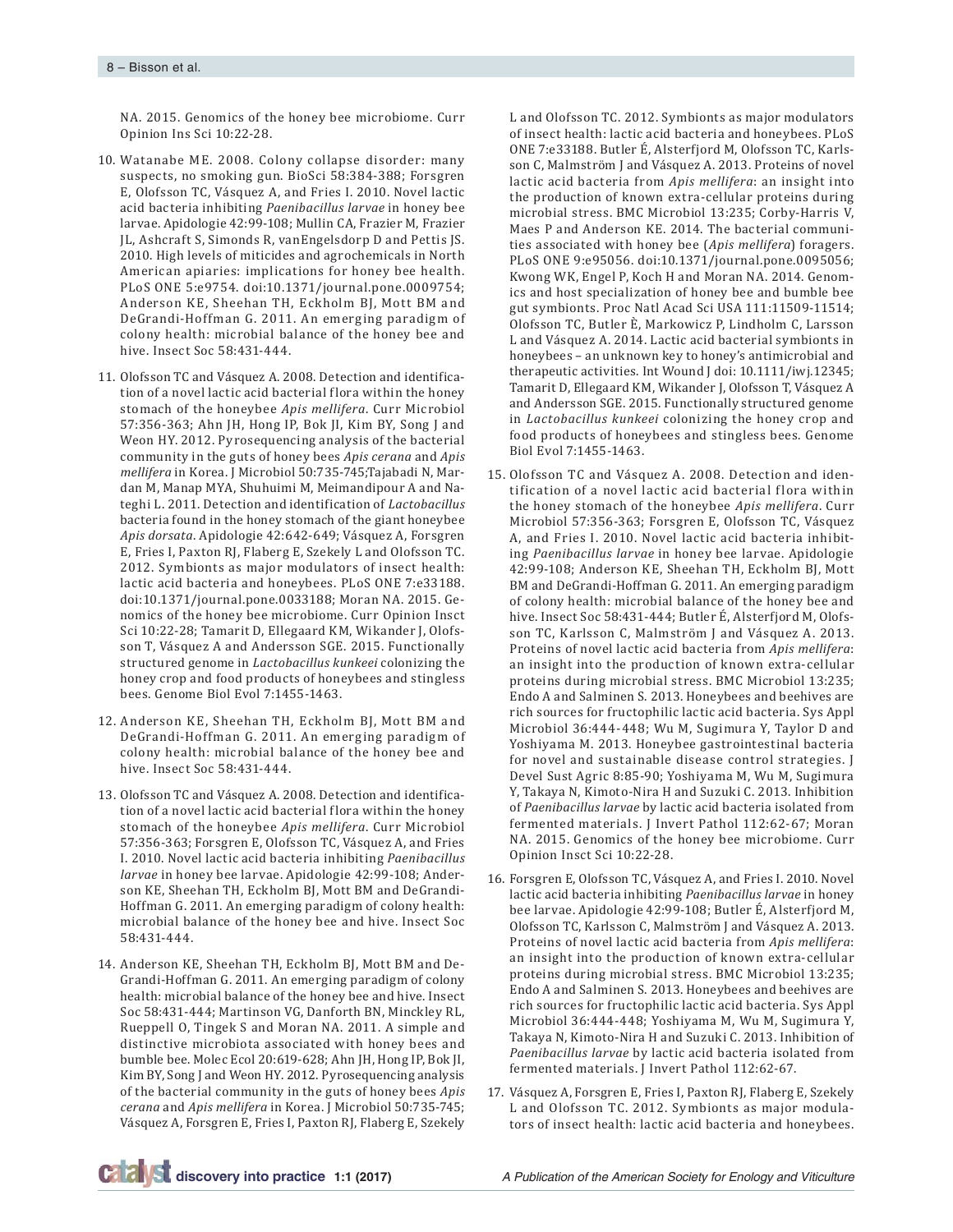PLoS ONE 7:e33188. doi:10.1371/journal.pone.0033188; Olofsson TC, Butler È, Markowicz P, Lindholm C, Larsson L and Vásquez A. 2014. Lactic acid bacterial symbionts in honeybees – an unknown key to honey's antimicrobial and therapeutic activities. Int Wound J doi: 10.1111/iwj.12345.

- 18. Vásquez A, Forsgren E, Fries I, Paxton RJ, Flaberg E, Szekely L and Olofsson TC. 2012. Symbionts as major modulators of insect health: lactic acid bacteria and honeybees. PLoS ONE 7:e33188. doi:10.1371/journal.pone.0033188.
- 19. Forsgren E, Olofsson TC, Vásquez A, and Fries I. 2010. Novel lactic acid bacteria inhibiting *Paenibacillus larvae* in honey bee larvae. Apidologie 42:99-108; Anderson KE, Sheehan TH, Eckholm BJ, Mott BM and DeGrandi-Hoffman G. 2011. An emerging paradigm of colony health: microbial balance of the honey bee and hive. Insect Soc 58:431-444; Butler É, Alsterfjord M, Olofsson TC, Karlsson C, Malmström J and Vásquez A. 2013. Proteins of novel lactic acid bacteria from *Apis mellifera*: an insight into the production of known extra-cellular proteins during microbial stress. BMC Microbiol 13:235; Vásquez A, Forsgren E, Fries I, Paxton RJ, Flaberg E, Szekely L and Olofsson TC. 2012. Symbionts as major modulators of insect health: lactic acid bacteria and honeybees. PLoS ONE 7:e33188. doi:10.1371/journal. pone.0033188; Wu M, Sugimura Y, Taylor D and Yoshiyama M. 2013. Honeybee gastrointestinal bacteria for novel and sustainable disease control strategies. J Devel Sust Agric 8:85-90; Yoshiyama M, Wu M, Sugimura Y, Takaya N, Kimoto-Nira H and Suzuki C. 2013. Inhibition of *Paenibacillus larvae* by lactic acid bacteria isolated from fermented materials. J Invert Pathol 112:62-67; Olofsson TC, Butler È, Markowicz P, Lindholm C, Larsson L and Vásquez A. 2014. Lactic acid bacterial symbionts in honeybees – an unknown key to honey's antimicrobial and therapeutic activities. Int Wound J 13:668-679; Moran NA. 2015. Genomics of the honey bee microbiome. Curr Opinion Insct Sci 10:22-28.
- 20. Olofsson TC and Vásquez A. 2008. Detection and identification of a novel lactic acid bacterial flora within the honey stomach of the honeybee *Apis mellifera*. Curr Microbiol 57:356-363; Butler É, Alsterfjord M, Olofsson TC, Karlsson C, Malmström J and Vásquez A. 2013. Proteins of novel lactic acid bacteria from *Apis mellifera*: an insight into the production of known extra-cellular proteins during microbial stress. BMC Microbiol 13:235; Olofsson TC, Butler È, Markowicz P, Lindholm C, Larsson L and Vásquez A. 2014. Lactic acid bacterial symbionts in honeybees – an unknown key to honey's antimicrobial and therapeutic activities. Int Wound J 13:668-679; Moran NA. 2015. Genomics of the honey bee microbiome. Curr Opinion Insct Sci 10:22-28.
- 21. Olofsson TC and Vásquez A. 2008. Detection and identification of a novel lactic acid bacterial flora within the honey stomach of the honeybee *Apis mellifera*. Curr Microbiol 57:356-363; Anderson KE, Sheehan TH, Eckholm BJ, Mott BM and DeGrandi-Hoffman G. 2011. An emerging paradigm of colony health: microbial balance of the honey bee and hive. Insect Soc 58:431-444; Ahn JH, Hong IP, Bok JI, Kim BY, Song J and Weon HY. 2012. Pyrosequencing analysis of the bacterial community in the guts of honey bees *Apis cerana* and *Apis mellifera* in Korea. J Microbiol 50:735-745; Vásquez A, Forsgren E, Fries I, Paxton RJ, Flaberg E, Szekely L and Olofsson TC. 2012. Symbionts as major modulators of insect health: lactic acid bacteria and honeybees. PLoS ONE 7:e33188. doi:10.1371/journal.pone.0033188; Anderson

KE, Sheehan TH, Mott BM, Maes P, Snyder L, Schwan MR, Walton A, Jones BM and Corby-Harris V. 2013. Microbial ecology of the hive and pollination landscape: Bacterial associates from floral nectar, the alimentary tract and stored food of honey bees (*Apis mellifera*). PLoS ONE 8: e83125. doi:10.1371/journal.pone.0083125; Endo A and Salminen S. 2013. Honeybees and beehives are rich sources for fructophilic lactic acid bacteria. Sys Appl Microbiol 36:444-448; Wu M, Sugimura Y, Taylor D and Yoshiyama M. 2013. Honeybee gastrointestinal bacteria for novel and sustainable disease control strategies. J Devel Sust Agric 8:85-90; Corby-Harris V, Maes P and Anderson KE. 2014. The bacterial communities associated with honey bee (*Apis mellifera*) foragers. PLoS ONE 9:e95056. doi:10.1371/ journal.pone.0095056; Tamarit D, Ellegaard KM, Wikander J, Olofsson T, Vásquez A and Andersson SGE. 2015. Functionally structured genome in *Lactobacillus kunkeei* colonizing the honey crop and food products of honeybees and stingless bees. Genome Biol Evol 7:1455-1463.

- 22. Forsgren E, Olofsson TC, Vásquez A, and Fries I. 2010. Novel lactic acid bacteria inhibiting *Paenibacillus larvae* in honey bee larvae. Apidologie 42:99-108; Yoshiyama M, Wu M, Sugimura Y, Takaya N, Kimoto-Nira H and Suzuki C. 2013. Inhibition of *Paenibacillus larvae* by lactic acid bacteria isolated from fermented materials. J Invert Pathol 112:62-67.
- 23. Olofsson TC and Vásquez A. 2008. Detection and identification of a novel lactic acid bacterial flora within the honey stomach of the honeybee *Apis mellifera*. Curr Microbiol 57:356-363.
- 24. Yoshiyama M, Wu M, Sugimura Y, Takaya N, Kimoto-Nira H and Suzuki C. 2013. Inhibition of *Paenibacillus larvae* by lactic acid bacteria isolated from fermented materials. J Invert Pathol 112:62-67.
- 25. Forsgren E, Olofsson TC, Vásquez A, and Fries I. 2010. Novel lactic acid bacteria inhibiting *Paenibacillus larvae* in honey bee larvae. Apidologie 42:99-108; Vásquez A, Forsgren E, Fries I, Paxton RJ, Flaberg E, Szekely L and Olofsson TC. 2012. Symbionts as major modulators of insect health: lactic acid bacteria and honeybees. PLoS ONE 7:e33188. doi:10.1371/journal.pone.0033188.
- 26. Olofsson TC and Vásquez A. 2008. Detection and identification of a novel lactic acid bacterial flora within the honey stomach of the honeybee *Apis mellifera*. Curr Microbiol 57:356-363; Butler É, Alsterfjord M, Olofsson TC, Karlsson C, Malmström J and Vásquez A. 2013. Proteins of novel lactic acid bacteria from *Apis mellifera*: an insight into the production of known extra-cellular proteins during microbial stress. BMC Microbiol 13:235; Yoshiyama M, Wu M, Sugimura Y, Takaya N, Kimoto-Nira H and Suzuki C. 2013. Inhibition of *Paenibacillus larvae* by lactic acid bacteria isolated from fermented materials. J Invert Pathol 112:62-67; Olofsson TC, Butler È, Markowicz P, Lindholm C, Larsson L and Vásquez A. 2014. Lactic acid bacterial symbionts in honeybees – an unknown key to honey's antimicrobial and therapeutic activities. Int Wound J 13:668-679; Moran NA. 2015. Genomics of the honey bee microbiome. Curr Opinion Insct Sci 10:22-28.
- 27. Olofsson TC, Butler È, Markowicz P, Lindholm C, Larsson L and Vásquez A. 2014. Lactic acid bacterial symbionts in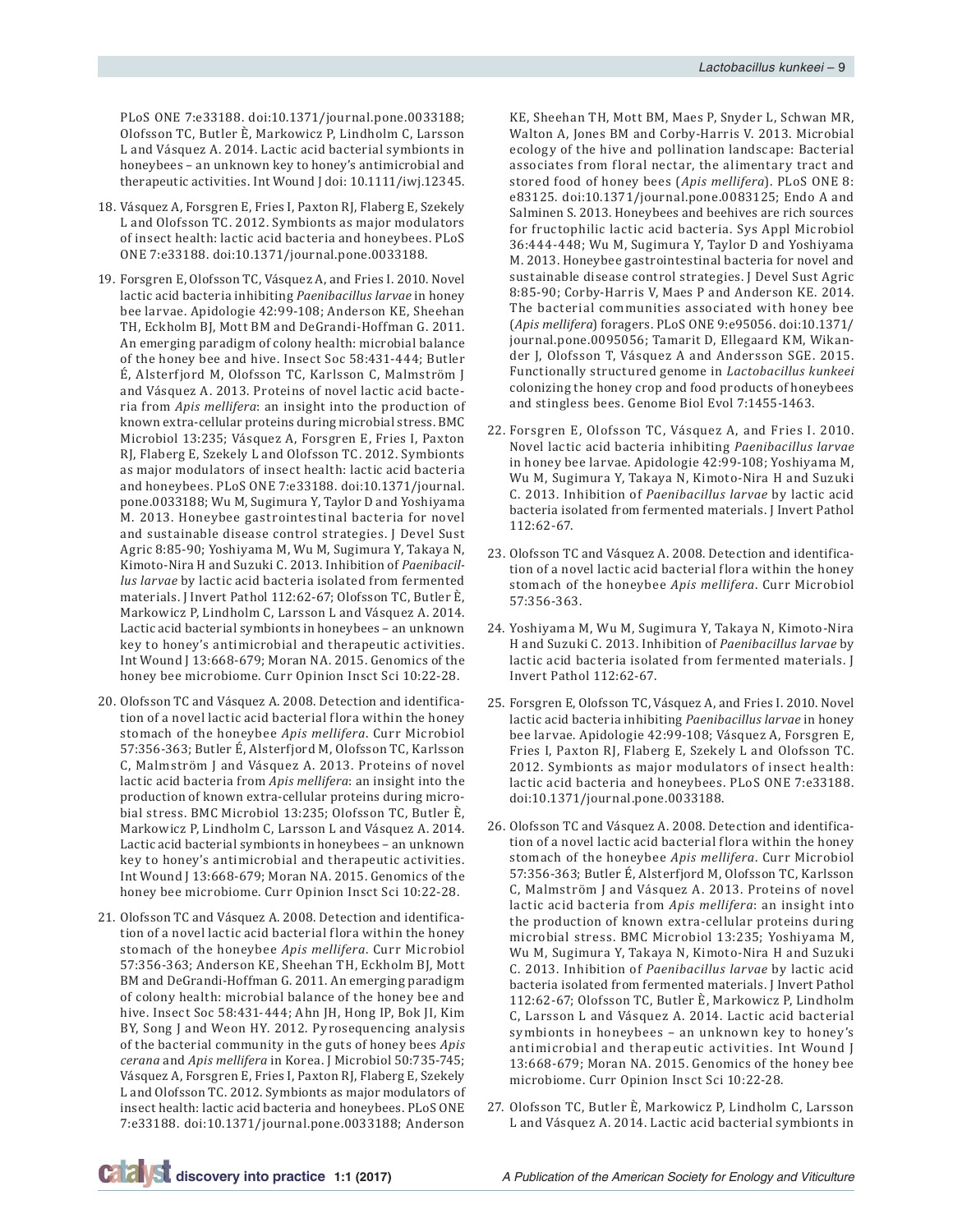honeybees – an unknown key to honey's antimicrobial and therapeutic activities. Int Wound J 13:668-679.

- 28. Butler É, Alsterfjord M, Olofsson TC, Karlsson C, Malmström J and Vásquez A. 2013. Proteins of novel lactic acid bacteria from *Apis mellifera*: an insight into the production of known extra-cellular proteins during microbial stress. BMC Microbiol 13:235; Yoshiyama M, Wu M, Sugimura Y, Takaya N, Kimoto-Nira H and Suzuki C. 2013. Inhibition of *Paenibacillus larvae* by lactic acid bacteria isolated from fermented materials. J Invert Pathol 112:62-67.
- 29. Boulton RB, Singleton VL, Bisson LF and Kunkee RE. 1996. Principles and Practices of Winemaking. Chapman & Hall, New York; Edwards CG, Haag KM, Collins MD, Hutson RA and Huang YC. 1998. *Lactobacillus kunkeei* sp. nov.: A spoilage organism associated with grape juice fermentations. J Appl Microbiol 84:698-702; Endo A, Irisawa T, Futagawa-Endo Y, Takano K, du Toit M, Okada S and Dicks LMT. 2012. Characterization and emended description of *Lactobacillus kunkeei* as a fructophilic lactic acid bacterium. Int J Sys Ecol Microbiol 62:500-504.
- 30. Endo A, Futagawa-Endo Y and Dicks LMT. 2009. Isolation and characterization of fructophilic lactic acid bacteria from fructose-rich niches. Sys Appl Microbiol 32:593- 600; Endo A, Irisawa T, Futagawa-Endo Y, Takano K, du Toit M, Okada S and Dicks LMT. 2012. Characterization and emended description of *Lactobacillus kunkeei* as a fructophilic lactic acid bacterium. Int J Sys Ecol Microbiol 62:500-504. And see the following reference for a discussion of the evolution of mannitol production in lactic acid bacteria: Grobben GJ, Peters SWPG, Wisselink HW, Weusthuis RA, Hoenfnagel MHN, Hugenholtz J and Eggink G. 2001. Spontaneous formation of a mannitol-producing variant of *Leuconostoc pseudomesenteroides* grown in the presence of fructose. Appl Environ Microbiol 67:2867-2870.
- 31. Endo A, Irisawa T, Futagawa-Endo Y, Takano K, du Toit M, Okada S and Dicks LMT. 2012. Characterization and emended description of *Lactobacillus kunkeei* as a fructophilic lactic acid bacterium. Int J Sys Ecol Microbiol 62:500-504.
- 32. Endo A, Futagawa-Endo Y and Dicks LMT. 2009. Isolation and characterization of fructophilic lactic acid bacteria from fructose-rich niches. Sys Appl Microbiol 32:593-600; Endo A and Salminen S. 2013. Honeybees and beehives are rich sources for fructophilic lactic acid bacteria. Sys Appl Microbiol 36:444-448.
- 33. Huang YC, Edwards CG, Peterson JC and Haag KM. 1996. Relationship between sluggish fermentations of grape juice and the antagonism of yeast by lactic acid bacteria. Am J Enol Vitic 47:1-10.
- 34. Edwards CG, Haag KM, Collins MD, Hutson RA and Huang YC. 1998. *Lactobacillus kunkeei* sp. nov.: A spoilage organism associated with grape juice fermentations. J Appl Microbiol 84:698-702.
- 35. Phowchinda O, Délia-Dupuy ML and Strehaiano. 1995. Effects of acetic acid on growth and fermentative activity of *Saccharomyces cerevisiae*. Biotech Letts 17:237-242. Edwards CG, Reynolds AC, Rodriguez AV, Semon, MJ and Mills JM. 1999. Implication of acetic acid in the induction of slow/stuck grape juice fermentation and inhibition of yeast by *Lactobacillu*s sp. Am J Enol Vitic 50:204-210; Eg-

linton JM and Henschke PA. 1999. Restarting incomplete fermentations: the effect of high concentrations of acetic acid. Aust J Grape Wine Res 5:71-78; Osborne JP and Edwards CG. 2005. Bacteria important during winemaking. Adv Food Nutr Res 50:139-177.

- 36. Edwards CG, Reynolds AC, Rodriguez AV, Semon, MJ and Mills JM. 1999. Implication of acetic acid in the induction of slow/stuck grape juice fermentation and inhibition of yeast by *Lactobacillu*s sp. Am J Enol Vitic 50:204-210.
- 37. Sponholz WR. 1993. Wine spoilage by microorganisms. *In* Wine Microbiology and Biotechnology. GH Fleet (ed.) p 395-420. Harwood Academic Publishers, Chur, Switzerland.
- 38. Pampulha ME and Loureiro V. 1989. Interaction of the effects of acetic acid and ethanol on inhibition of fermentation in *Saccharomyces cerevisiae*. Biotech Letts 4:269-274; Pampulha ME and Loureiro-Dias MC. 1989. Combined effect of acetic acid, pH and ethanol on intracellular pH of fermenting yeast. Appl Microbial Biotech 31:547-550; Pampulha ME and Loureiro-Dias MC. 1990. Activity of glycolytic enzymes of *Saccharomyces cerevisiae* in presence of acetic acid. Appl Microbial Biotech 34:375-380.
- 39. Phowchinda O, Délia-Dupuy ML and Strehaiano. 1995. Effects of acetic acid on growth and fermentative activity of *Saccharomyces cerevisiae*. Biotech Letts 17:237-242.
- 40. Pampulha ME and Loureiro V. 1989. Interaction of the effects of acetic acid and ethanol on inhibition of fermentation in *Saccharomyces cerevisiae*. Biotech Letts 4:269-274.
- 41. Phowchinda O, Délia-Dupuy ML and Strehaiano. 1995. Effects of acetic acid on growth and fermentative activity of *Saccharomyces cerevisiae*. Biotech Letts 17:237-242; Pampulha ME and Loureiro-Dias MC. 2000. Energetics of the effect of acetic acid on growth of *Saccharomyces cerevisiae.* FEMS Microbiol Letts 184:69-72.
- 42. Barbe JC, de Revel G, Joyeux A, Bertrand A and Lonvaud-Funel A. 2001. Role of botrytized grape micro-organisms in SO2 binding phenomena. J Appl Micro 90:34-42; Barbe JC. 2002. Gluconic acid, its lactones, and  $SO<sub>2</sub>$  binding phenomena in musts from botrytized grapes. J Ag Food Chem 50:6408-6412; Du Toit WJ and Lambrechts MG. 2002. The enumeration and identification of acetic acid bacteria from South African red wine fermentations. Int J Food Microbiol 74:57-64.
- 43. Luo Y. 2016. The Influence of Novel Species of Bacteria on Yeast Fermentation. Thesis, University of California, Davis.
- 44. Barbe JC, de Revel G, Joyeux A, Bertrand A and Lonvaud-Funel A. 2001. Role of botrytized grape micro-organisms in SO<sub>2</sub> binding phenomena. J Appl Micro 90:34-42; Mas A, Torija MJ, González A, Poblet M and Guillamón JM. 2007. Acetic acid bacteria in oenology. Contrib Sci 3:511-521; Barata A, Malfeito-Ferreira M and Loureiro V. 2012. Changes in sour rotting grape berry microbiota during ripening and wine fermentation. Int J Food Microbiol 154:152-161; Martins G, Miot-Sertier C, Lauga B, Claisse O, Lonvaud-Funel A, Soulas G and Masneuf-Pomarède I. 2012. Grape berry microbiota: impact of the ripening process and the farming system. Int J Food Microbiol 158:93-100.
- 45. Du Toit WJ and Lambrechts MG. 2002. The enumeration and identification of acetic acid bacteria from South African red wine fermentations. Int J Food Microbiol 74:57-64.